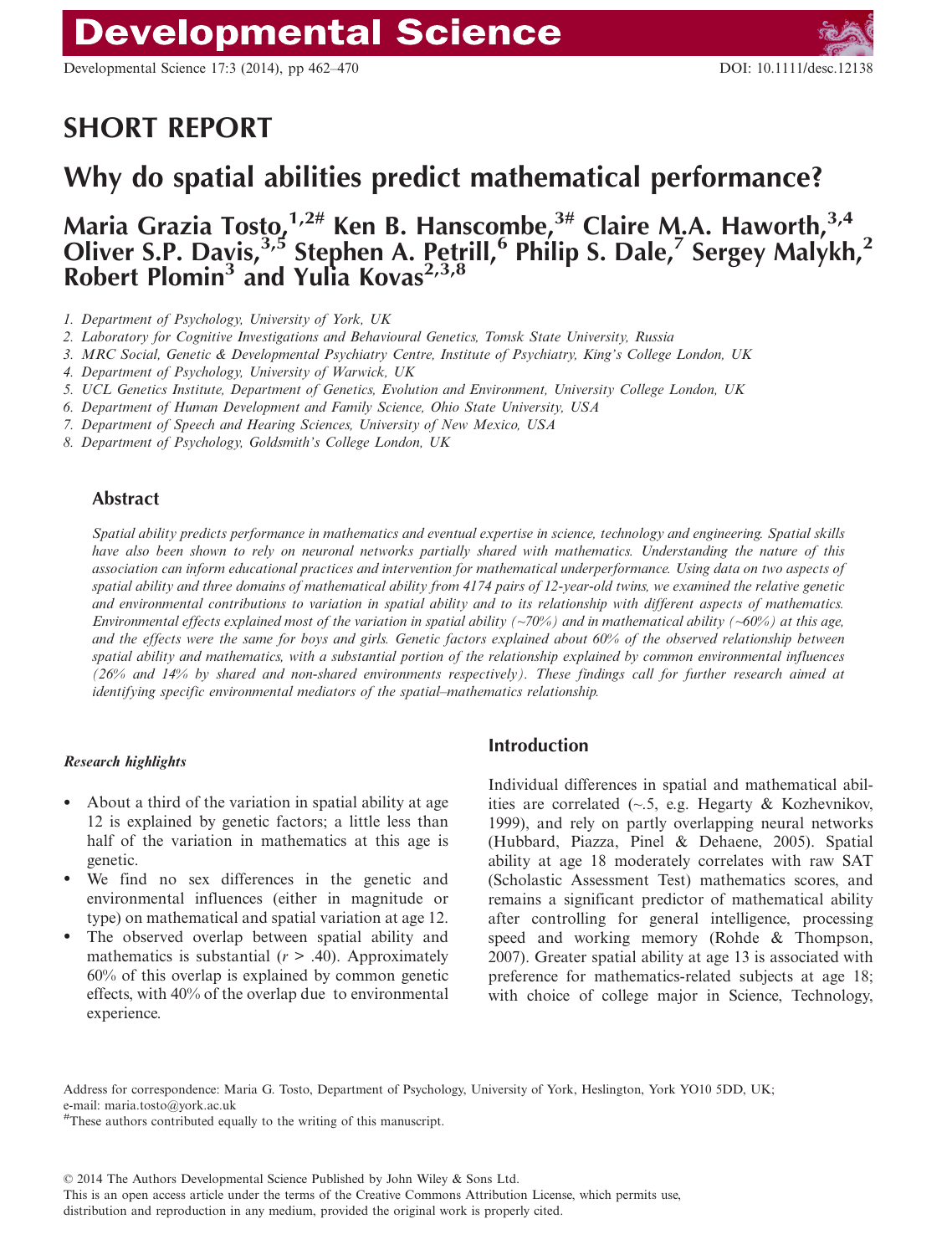Engineering, or Mathematics (STEM), and with eventual expertise in STEM domains (e.g. Wai, Lubinski & Benbow, 2009).

Little is known about the aetiology of the associations between spatial abilities and mathematics. The only genetically sensitive study to date suggested that the moderate (.32) correlation between mathematical and spatial ability was largely explained by shared genetic effects. However, a small sample  $(N = 278$  twin pairs) and a wide age range (6–12 years) meant that the study was underpowered (Thompson, Detterman & Plomin, 1991).

Studies, mainly involving elementary–middle school students, suggest that at a cognitive level, several mechanisms are likely to underlie the space–mathematics association (e.g. Hegarty & Kozhevnikov, 1999). Research suggests that we think about numbers as organized in space along a mental 'number line' (Dehaene, Bossini & Giraux, 1993; Ito & Hatta, 2004), and that this mapping is independent from formal mathematical instruction (de Hevia & Spelke, 2009). Performance on a number line task correlates with later mathematical performance, suggesting that precision of symbolic number representation may bootstrap further mathematical learning (e.g. Siegler & Opfer, 2003). An observed correlation between performance on a 3-D mental rotation task and mathematical word problem solving further supports the importance of spatial ability in mathematical learning (Johnson, 1984; van Garderen, 2006). Mathematical relations may be mentally spatially represented, such as the translation of word problems into equations (Geary, 1995). Moreover, representation and decoding of complex mathematical ideas may rely on spatial ability (Phillips, Norris & Macnab, 2010; Shoresh & Wong, 2012; Tufte, 2001).

Recent research has begun to identify brain mechanisms involved in the number–space cognitive processes. Brain damage resulting in unilateral neglect produces deficits in mental imagery and disrupts the ability to think of numbers in spatial terms, along a mental number line (Zorzi, Priftis & Umilta, 2002). Differences in brain activation have been found during the mental rotation task between typically developing and mathematically gifted children (O'Boyle, Cunnington, Silk, Vaughan, Jackson, Syngeniotis & Egan, 2005). Children with developmental dyscalculia show structural deficits in brain areas involved in visuo-spatial processing (Rykhlevskaia, Uddin, Kondos & Menon, 2009).

Genetically sensitive studies address the nature of these behavioural, cognitive, and neural associations. The present study is the first adequately powered investigation to evaluate the relative contribution of genetic and environmental factors to individual

differences in spatial ability and to its relationship with different aspects of mathematics. By including same-sex and opposite-sex twins we also explored whether variation in spatial and mathematical abilities and the relationship between them is driven by the same genetic and environmental factors in males and females. Previous research found some evidence for an average male advantage in some spatial and mathematical tasks, but the results are inconsistent across studies (Casey, Nuttall, Pezaris & Benbow, 1995; Halpern, 2000; Levine, Huttenlocher, Taylor & Langrock, 1999; Astur, Tropp, Sava, Constable & Markus, 2004). Differences in the patterns of brain activation between males and females during spatial tasks have also been shown (Hugdahl, Thomsen & Ersland, 2006). However, the twin method explores the sources of individual variation, which can be unrelated to those of average sex differences.

# Method

## Sample

We assessed spatial ability and mathematics in a sample of twins drawn from the population-based Twins Early Development Study (TEDS), with a mean age of 11.56 years  $(SD = 0.69)$ . We had data for at least one twin in 4601 twin pairs (1663 MZ, 2938 DZ) for spatial ability and mathematics; of these, 4174 complete pairs (1539 MZ, 2635 DZ) provided data on all measures. The study identified from birth records all the twins born in England and Wales in 1994, 1995, and 1996 (Haworth, Davis & Plomin, 2013). More than 10,000 pairs of twins were recruited to the longitudinal study. Since the first contact with the twins' families, the TEDS sample remains representative of the United Kingdom (UK) general population. A validated parent-rated instrument, with 95% accuracy when compared to zygosity established from DNA markers, was used to assign zygosity (Price, Freeman, Craig, Petrill, Ebersole & Plomin, 2000); uncertainties were followed up with DNA marker testing.

## Measures

Data for this study were collected using a web-based battery of tests. Details of Internet testing and its validation can be found in Haworth et al. (Haworth, Harlaar, Kovas, Davis, Oliver, Hayiou-Thomas, Frances, Busfield, McMillan, Dale & Plomin, 2007). Cronbach's alphas  $(\alpha)$  reported below are based on the present sample. See Figure 1 for an example of each of the spatial ability and mathematics tests.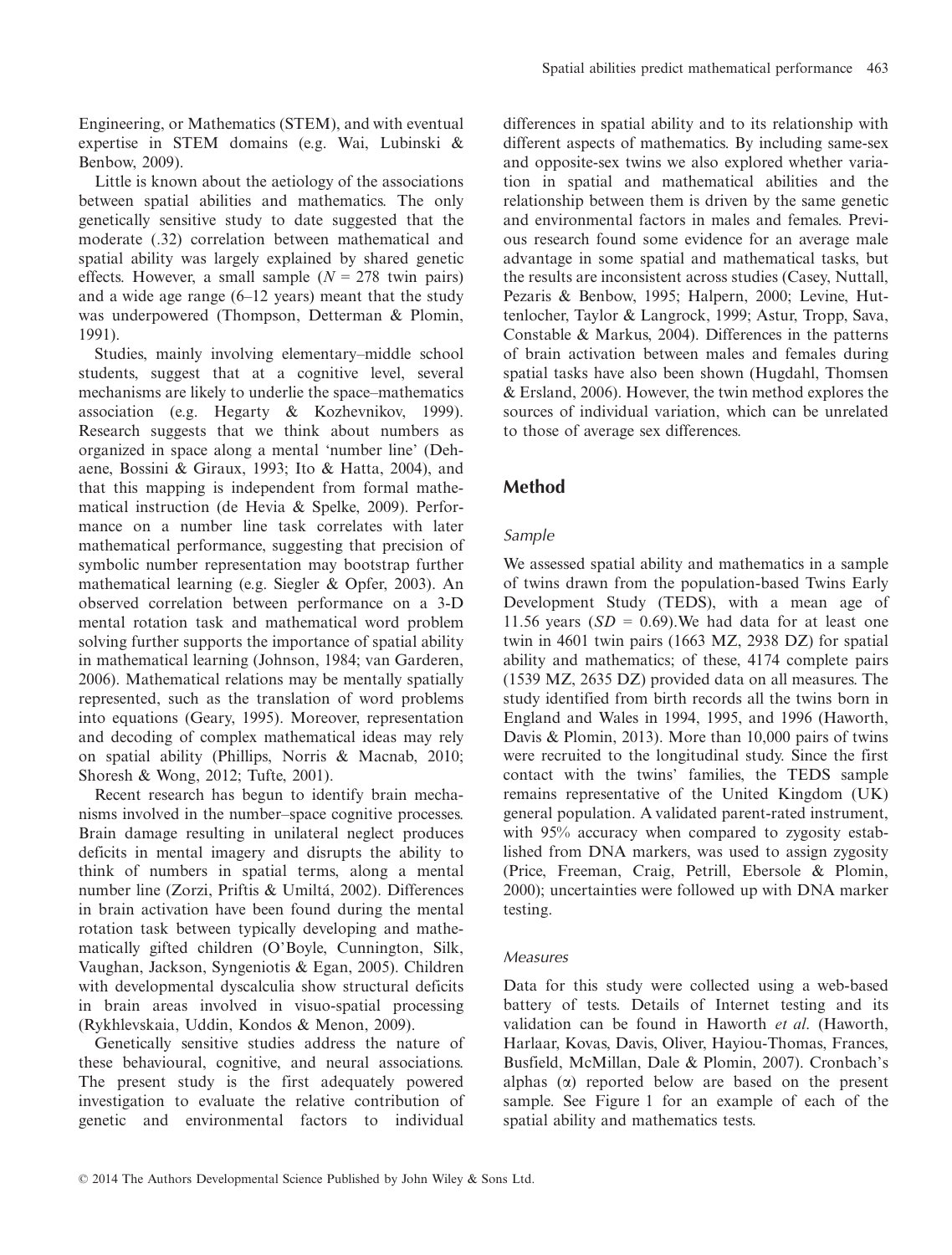

Figure 1 Spatial ability tests: 1. Jigsaws – which of four shapes is the assembly of the given set of smaller pieces, 2. Hidden shapes – in which of four complex patterns is the given polygon embedded; Mathematics subtests: a. application of numeric and algebraic processes, b. non-numerical problems, c. recollection of mathematical facts and terminology.

Spatial ability

Spatial ability was assessed by the Jigsaws and Hidden Shapes tests, drawn from the National Foundation for Educational Research Spatial Reasoning 8–14 series (Smith & Lord, 2002). The two tests require reasoning about the properties of shapes and their relationship in addition to the ability to visualize shapes and mentally manipulate them according to precise rules.

Jigsaws (28 items,  $\alpha = 0.74$ ) was a multiple-choice test assessing the ability to identify which of four shapes is the assembly of the given set of smaller shapes.

Hidden Shapes (27 items,  $\alpha = 0.87$ ) was a multiplechoice test assessing the ability to identify in which of four complex patterns a given polygon was embedded.

Our two spatial tests correlated moderately with each other ( $r = 0.34$ ,  $p < .01$ ) and both had similar correlations with the three mathematical components: the correlations of Hidden Shapes were .39 with Understanding Numbers (M1), .42 with Non-numerical Processes (M2), .37 with Computation and Knowledge (M3). Correlations of Jigsaws were .30 with Understanding Numbers, .35 with Non-numerical Processes, and .30 with Computation and Knowledge. The composite measure of spatial ability (S) correlated on average .43 with each of the three mathematics subtests (see Figure 2a for these phenotypic correlations).

Both spatial tests were normalized using a Van der Waerden rank transformation (Lehmann, 1975), and their mean was used to index a general spatial ability. All further analyses reported here were conducted on this restandardized composite spatial ability measure. The analyses conducted on the two measures separately yielded similar results (available in Supplementary Online Material, Figures S1, S2, S3 and S4).

## Mathematical ability

Mathematics was assessed with a web-based battery closely linked to the UK National Curriculum requirements, with items drawn from the nferNelson Mathematics age 5–14 series (nferNelson, 1994, 1999, 2001). The following three components of mathematics were assessed: Understanding Numbers (33 items,  $\alpha = 0.90$ ) required an understanding of numeric and algebraic processes to be applied when solving problems; Nonnumerical Processes (25 items,  $\alpha$  = 0.87) required understanding of processes and concepts such as rotational and reflective symmetry, with no significant numerical content; Computation and Knowledge (37 items,  $\alpha$  = 0.93) required recollection of mathematical facts and terminology and the ability to perform straightforward calculations using well-rehearsed techniques.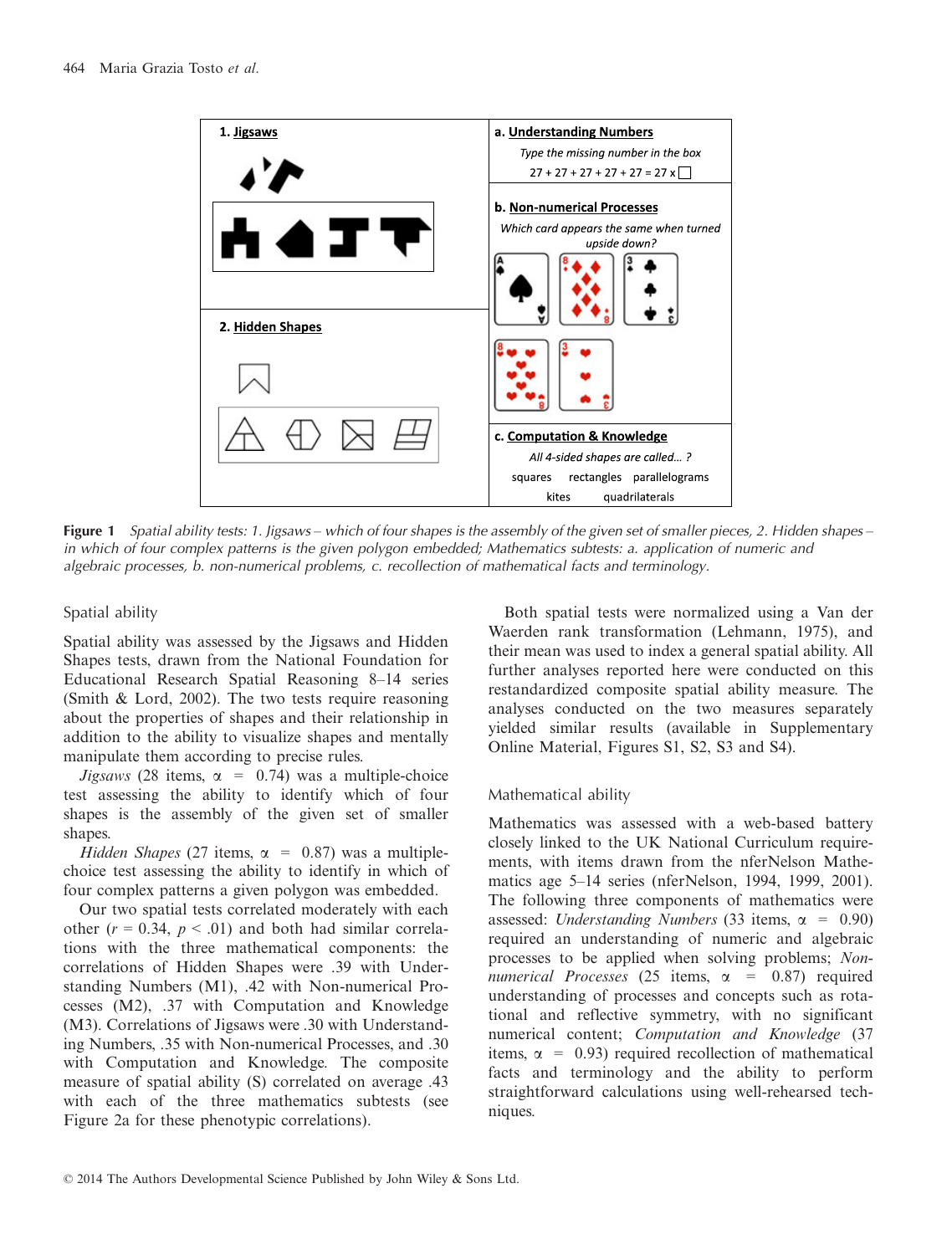

Figure 2 (a) Phenotypic (observed), (b) genetic (A), (c) shared (C), and (d) non-shared (E) environmental correlations between spatial ability (S) and Understanding Numbers (M1), Nonnumerical Processes (M2), and Computation and Knowledge (M3).

#### The twin method

We used the twin method – a comparison of rearedtogether identical (monozygotic) and non-identical (dizygotic) twins – to partition the variance and covariance between spatial and mathematical ability into additive genetic (A), shared environmental (C), and non-shared environmental (E) components (Boomsma, Busjahn & Peltonen, 2002; Plomin, DeFries, Knopik & Neiderhiser, 2013). The known genetic relatedness between monozygotic and dizygotic twins allows the decomposition of individual differences (or variation) in behaviour into A and C factors that make siblings reared together similar, and E factors that make them dissimilar.

### Structural equation modelling

Structural equation model fitting, with full information maximum likelihood estimation, provides a comprehensive way to estimate genetic and environmental variance components. We used the structural equation modelling package OpenMx (Boker, Neale, Maes, Wilde, Spiegel, Brick, Spies, Estabrook, Kenny, Bates, Mehta & Fox,

2011) in the statistical computing environment R (www. R-project.org; R Development Core Team, 2011) to fit ACE models. The fit of a given model to the observed data is summarized by a likelihood statistic  $(-2\ln L;$ minus  $2 * log likelihood$ ) and degrees of freedom (*df*; observations – number of estimated parameters). Comparison of models is achieved with a chi-square  $(\chi^2)$ <br>likelihood-ratio test with  $\chi^2$  given by the difference in fit likelihood-ratio test, with  $\chi^2$  given by the difference in fit  $(\Delta - 2\ln L)$ , and *df* given by the difference in degrees of freedom  $(\Delta df)$ . We also present the Bayesian information criterion (BIC:  $- \ln(N)^* df$ ; Raftery, 1995), which is a measure of model fit relative to parsimony with lower BIC values indicating a better fit. In large datasets, BIC is preferred as it allows one to choose the most parsimonious model by taking into account the number of observations (sample size).

#### Genetic analyses

#### Univariate analyses

We first analysed our spatial ability composite and the three aspects of mathematics with univariate sex-limited models. Sex-limitation modelling provides a test for the presence of quantitative and qualitative sex differences, irrespective of the mean differences between males and females. Quantitative sex differences are a difference in magnitude of genetic or environmental effects. For example, although the same genes may influence the trait in males and females, the effect may be stronger in males. Estimating A, C, and E covariance components separately for males and females, then comparing the model fit to one in which the covariance components are constrained to be equal for males and females, provides a test for the presence of quantitative sex differences. Qualitative sex differences suggest that a (partially) different set of genetic or environmental influences contributes to individual differences in the trait for males and females. With opposite-sex twins it is possible to measure qualitative sex differences. For the DZ opposite-sex pairs, allowing the coefficient of genetic relatedness (or the coefficient of environmental relatedness) to differ from that of the DZ same-sex pairs, and comparing the model fit to one in which the coefficients are constrained to be equal, provides a test for the presence of qualitative sex differences.

#### Multivariate analysis

Multivariate structural equation modelling with twin data is an extension of the univariate twin analyses: both the variation within, and the covariation between, traits is divided into genetic and environmental components.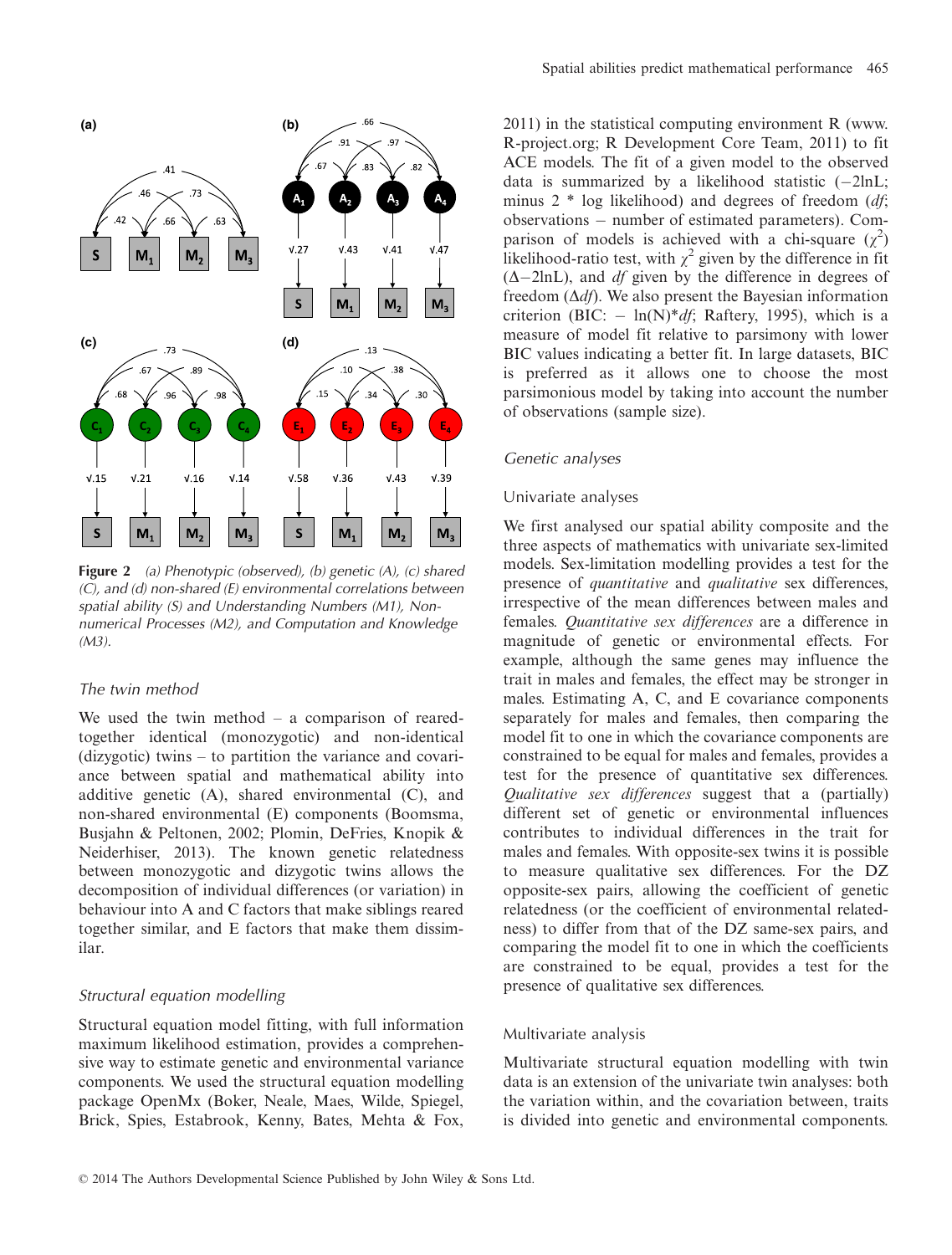**Results** 

The variable-specific and common genetic, shared and non-shared environmental factors were estimated by maximum likelihood using the Cholesky decomposition analysis (Loehlin, 1996). The Cholesky procedure is conceptually similar to a hierarchical regression where the trait-specific variance is explained by trait-specific latent factors after the common variance has been accounted for by common factors. As the variance explained by the latent factors is determined by the order of the variables in the model, we modelled the data including the spatial variable last, in order to estimate genetic and environmental influences on spatial ability independent from mathematics. We further converted the initial Cholesky decomposition into a correlated factor solution, which provides two useful summary statistics of the relationship between any pair of variables: the correlation between latent components, and the proportion of the phenotypic correlation explained by each of the ACE components. These parameters are not affected by the ordering of the variables. The correlation between latent genetic components can be interpreted as the extent to which genes found to be associated with one trait are associated with the other; the proportion of the phenotypic correlation explained by genetic factors describes the extent to which the relationship is driven by genes.

Descriptive statistics and analyses of variance (ANOVA) by sex and zygosity are shown in Table 1. To preserve independence of data, these analyses were conducted on one randomly selected twin in each pair. For both spatial ability and mathematics,  $R^2$  for the ANOVA models indicates that both sex and zygosity account for no more than 1% of the variance. Same-sex twins are perfectly correlated for age and sex, an association that could be misinterpreted as within-family resemblance due to the shared environment. So, as is standard practice in the analysis of twin data, all subsequent analyses were performed on the residuals after correcting for the effects of age and sex (McGue & Bouchard, 1984).

Intraclass correlation coefficients (ICC; Shrout & Fleiss, 1979) provide coefficients of twin similarity and, when these are separated by sex and zygosity, give a first indication of potential sex differences (supplementary Table S1). For example, doubling the difference between the MZ and DZ ICCs for each sex/zygosity group provides a first approximation of the genetic contribution to each trait. Univariate sex limitation modelling provides a formal test of sex differences. Results of the univariate sex limitation analyses (summarized in supplementary Table S2) suggested no significant quantitative or qualitative sex differences for mathematics and spatial ability. Therefore, data from males and females were combined for the multivariate analyses.

# What is the nature of the relationship between spatial ability and mathematics?

The path diagrams in Figure 2 are a visual summary of the correlated factor model. The path values are standardized so that squaring each path gives the relative

**Table 1** Means, standard deviations and analysis of variance by sex and zygosity

|                                                           |                  |              |                  |              |                |              |                  |              |                  |              | <b>ANOVA</b>     |                   |                   |              |              |                  |               |
|-----------------------------------------------------------|------------------|--------------|------------------|--------------|----------------|--------------|------------------|--------------|------------------|--------------|------------------|-------------------|-------------------|--------------|--------------|------------------|---------------|
|                                                           | All              |              | MZ               |              | DZ             |              | Female           |              | Male             |              | Zyg.             |                   | <b>Sex</b>        |              | $Zyg.*$ Sex  |                  |               |
| Measures                                                  | $\boldsymbol{M}$ | SD           | $\overline{M}$   | SD           | M              | SD           | $\boldsymbol{M}$ | SD           | $\boldsymbol{M}$ | SD           | $\boldsymbol{p}$ | $\eta^2$          | $\boldsymbol{p}$  | $\eta^2$     | p            | $\eta^2$         | Tot.<br>$R^2$ |
| Jigsaws total $(0-28)$<br>Hidden Shapes<br>total $(0-27)$ | 16.82<br>15.67   | 3.47<br>5.05 | 16.71<br>15.51   | 3.40<br>4.90 | 16.88<br>15.77 | 3.51<br>5.14 | 16.66<br>15.30   | 3.38<br>4.95 | 16.92<br>15.92   | 3.52<br>5.10 | .337<br>.527     | < 0.01<br>< 0.001 | .039<br>< 0.01    | .001<br>.003 | .915<br>.124 | < 0.01<br>.001   | .002<br>.004  |
| Spatial Ability*<br>Understanding<br>Numbers $(0-33)$     | 0.00<br>22.73    | 0.82<br>5.54 | $-0.04$<br>22.52 | 0.80<br>5.43 | 0.02<br>23.03  | 0.84<br>5.55 | $-0.06$<br>22.22 | 0.80<br>5.49 | 0.04<br>23.25    | 0.84<br>5.48 | .220<br>.155     | < 0.001<br>< 0.01 | < 0.001<br>< 0.01 | .003<br>.007 | .431<br>.684 | < 0.01<br>< 0.01 | .004<br>.009  |
| Non-numerical<br>Processes $(0-25)$                       | 15.98            | 4.77         | 15.88            | 4.71         | 16.13          | 4.88         | 15.71            | 4.79         | 16.25            | 4.83         | .522             | < 0.01            | .001              | .002         | .990         | < 0.01           | .003          |
| Computation $&$<br>Knowledge $(0-37)$                     | 28.29            | 6.55         | 28.13            | 6.54         | 28.49          | 6.66         | 27.92            | 6.54         | 28.64            | 6.65         | 378              | < 0.01            | .001              | .002         | .444         | < 0.01           | .003          |
| Math total**                                              | 0.02             | 0.89         | $-0.04$          | 0.86         | 0.05           | 0.90         | $-0.08$          | 0.86         | 0.08             | 0.90         | .112             | .001              | < 0.01            | .005         | .763         | < 0.01           | .008          |

\*Spatial Ability is the mean of the two standardized spatial tests (requiring a score on both); \*\*Math total is the mean of the three standardized mathematics tests (requiring a score on two out of the three subtests); ANOVA based on a random selection of one twin from each pair ANOVA = analysis of variance; MZ = monozygotic; DZ = dizygotic; Zyg. = zygosity; Zyg.\*Sex = zygosity by sex interaction term; Tot. = total variance explained by the ANOVA full model;  $M =$  mean;  $SD =$  standard deviation;  $p = p$ -value;  $\eta^2 =$  partial eta squared;  $R^2 =$  variance explained by zygosity, sex, and zygosity  $\times$  sex interaction.

© 2014 The Authors Developmental Science Published by John Wiley & Sons Ltd.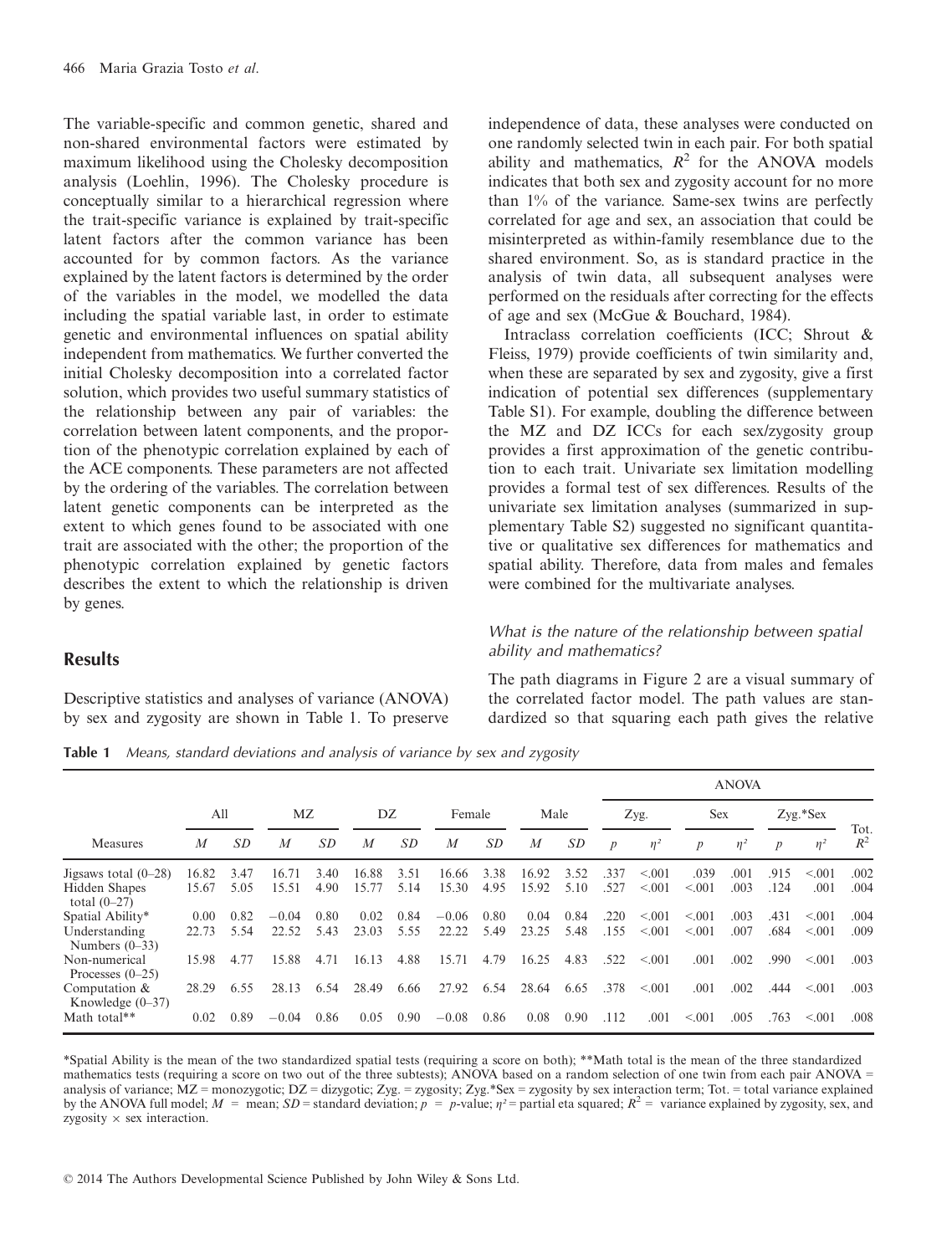contribution of each variance component. Thus, the relative genetic contribution (or heritability) of spatial ability was a modest 27%. The mathematics subtests were moderately heritable – average heritability of 44% (Figure 2b). The same logic is applied to the calculation of the environmental influences (Figure 2c and 2d).

In Figure 2, correlations between the latent genetic (2b) and environmental (2c and 2d) components are shown as double-headed arrows. The total contribution of the genetic, shared environmental and non-shared environmental factors to the phenotypic correlation between any two measured traits can be derived by multiplying each element in a path chain from one measured trait to the other, then summing these products for the A, C and E chains. Each phenotypic correlation can be broken down into fractions attributable to genetic, shared and non-shared environmental factors by expressing each chain as a fraction of the sum of all three. For example, the genetic contribution to the phenotypic relationship between spatial ability and mathematics subtest Understanding Numbers, is given by:  $(\sqrt{.27^* \cdot 67^* \cdot 43}) / ((\sqrt{.27^* \cdot 67 \cdot 43}) + (\sqrt{.15^* \cdot 68 \cdot 21}) +$  $(\sqrt{.58^* \cdot 15 \cdot 26})$  = .56 or 56%. Applying the same calculation to all three mathematics subtests for both genetic and environmental components, genetic factors explain on average 60%, shared environmental factors 26%, and non-shared environmental factors 14% of the phenotypic correlation between spatial ability and mathematics. Figure 3 summarizes the genetic and environmental origins of the covariation between spatial ability and each of the mathematics subtests. All confidence



**Figure 3** Proportion of the phenotypic correlation between Spatial Ability (S) and three mathematics subtests, Understanding Numbers (M1), Non-numerical Processes (M2), and Computation and Knowledge (M3), explained by A, C, and E.  $A = additive genetic factors; C = shared environmental$ factors;  $E =$  non-shared environmental factors.

intervals for the multivariate solution are presented in the supplementary Table S3.

A Cholesky decomposition path diagram, presented in the supplementary Figure S5, shows the partitioning of the variance in the four traits into common and specific influences. The first latent genetic factor  $A_1$  influences the three mathematical subtests and spatial ability, suggesting that the genetic effects are mostly shared among the measures. The remaining three latent genetic factors show small influences, suggesting very modest genetic influences specific to each measure. The path between Nonnumerical Processes and the spatial composite (.11) indicates that some modest common genetic effects may influence the two traits, independent of other mathematical components. The fourth latent genetic factor A4 shows a non-significant path for the spatial composite, indicating that there is no significant genetic influence on the spatial composite independent of the mathematics measures. Although the influences of shared environmental factors are small, these factors are almost entirely shared among all the measures. The non-shared environmental influences are largely specific to each trait.

## **Discussion**

The substantial overlap between spatial and mathematical abilities at age 12 ( $r = .43$ ) is driven by both genetic  $(60\%)$  and environmental factors  $(40\%)$ . Although spatial ability and mathematics are only moderately heritable  $(h^2 = .27$  and .43 on average, respectively), the genetic factors contributing to variation in these traits are highly correlated (average genetic  $r = .75$ ). This finding leads to the prediction that when genes associated with variation in spatial ability are identified, most will also be associated with mathematical ability. Our results also suggest that, despite reported mean sex differences, the aetiology of individual differences in spatial and mathematical abilities and of the covariation between them is the same for boys and girls.

The mathematical and spatial tests used in this study measured different processes that make up the complex mathematical and spatial domains. For example, Nonnumerical Processes might rely on visual processing to a greater extent than the other two mathematical subtests. Hidden Shapes might require more visual-attentional processing as compared to the Jigsaws test. However, regardless of the cognitive processes involved, most genetic effects were found to be shared among the four constructs. No independent genetic effects were found on Computation and Knowledge. Small additional genetic effects were present on Non-numerical Processes, and these effects were partially shared with spatial ability.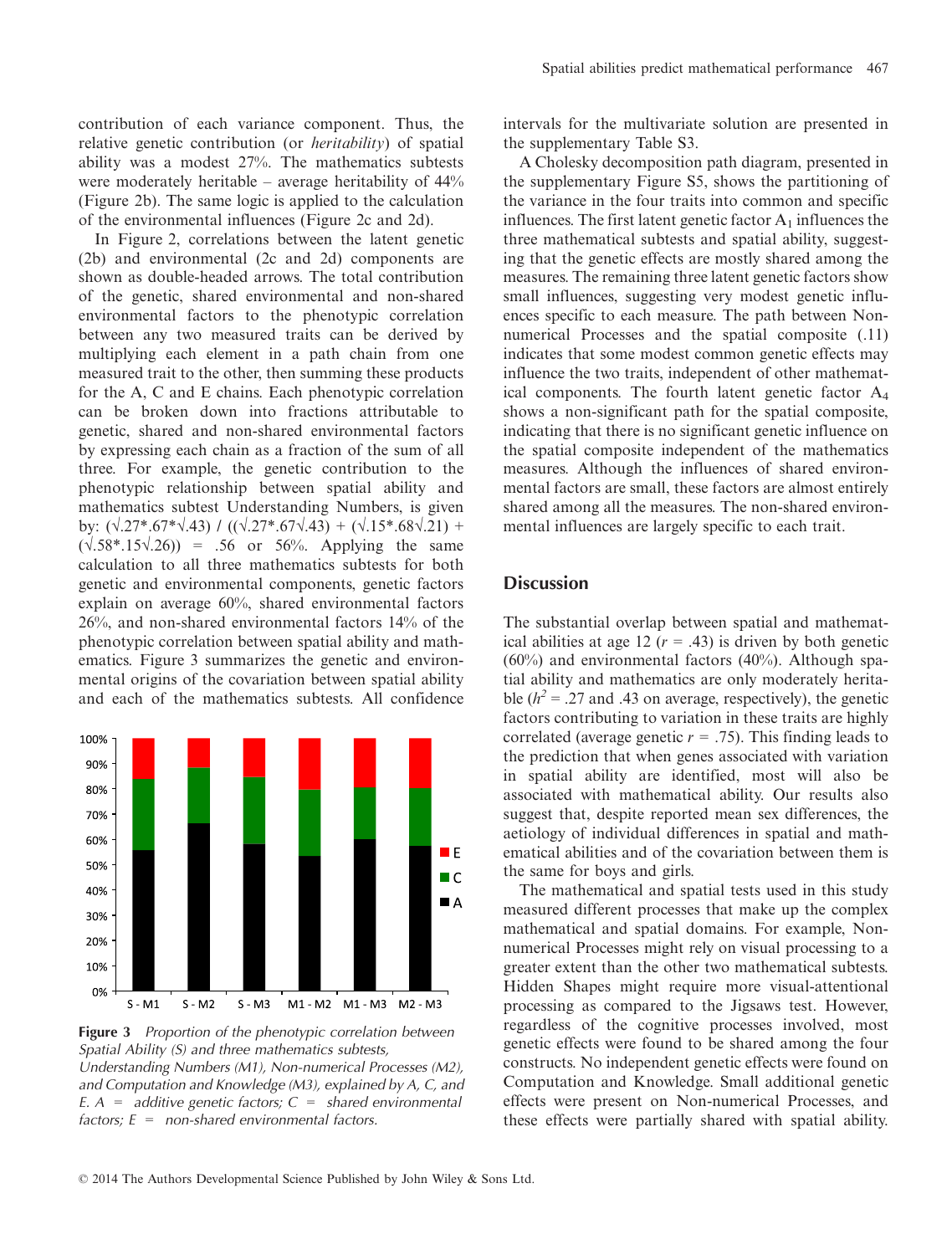In other words, these results suggest the presence of some small genetic influences that link spatial ability and nonnumerical mathematical abilities, beyond the general genetic effects on all four constructs. It is possible that these genetic effects are associated with shared demands for visual attention or visuo-spatial reasoning.

There were no significant genetic effects that were specific to spatial ability once the shared genetic effects with the mathematical measures were taken into account.

The strong genetic overlap between spatial and mathematical ability is in line with previous research showing genetic overlap among a range of cognitive abilities and disabilities – the 'Generalist Genes' hypothesis (e.g. Plomin & Kovas, 2005). This research has also shown that genetic effects on diverse cognitive and learning abilities are also associated with variation in general cognitive ability (g) (Davis, Haworth & Plomin, 2009). It is likely that the genetic overlap we observed between spatial and mathematics will also be shared with g; we will specifically explore this link in future investigations. The present investigation focuses on the differential relationships between spatial ability and three different aspects of mathematics. Figure S5 in the Supplementary Materials presents the results of the Cholesky decomposition analyses testing the aetiological differences in the links between three mathematical measures with the spatial ability composite. These results suggest some small specific aetiological links between non-numerical mathematical processes and spatial ability.

Although the phenotypic relationship between mathematical and spatial abilities is largely due to the same set of pleiotropic genes, about 40% of the overlap between them is attributed to environmental factors. The same shared environments contribute to variation in the three mathematical subtests. The shared environmental correlation between spatial ability and all three mathematical components is very similar  $(\sim .69)$ . Interestingly, both shared and non-shared environments contribute to the observed overlap between mathematical and spatial abilities, explaining 26% and 14%, respectively. Relevant shared environmental factors might include aspects of the classroom, school, and home experience. Non-shared environments may include individual specific experiences and perceptions that differ even for identical twins in the same classroom (Asbury, Almeida, Hibel, Harlaar & Plomin, 2008).

Some work has already shown several potentially relevant specific environmental pathways to the link between spatial and mathematical performance. For example, several studies demonstrated positive effects of training on spatial tasks performance (e.g. Baenninger & Newcombe, 1989; Vasta, Knott & Gaze, 1996). If spatial skills, like finger counting and other spatial

strategies, are used to bootstrap mathematics, then improving or capitalizing on spatial abilities may improve mathematical learning. The use of visual material in education is on the increase with the hope of improving mathematics and science learning (Phillips et al., 2010), with much attention recently devoted to efficient visual communication in STEM fields (see Nature Methods series, Points of View; e.g. Shoresh & Wong, 2012). Intervention studies have shown that improving the ability to think of numbers in spatial terms improves arithmetical skills in typically developing children and those with developmental dyscalculia (e.g. Booth & Siegler, 2008; Kucian, Grond, Rotzer, Henzi, Schönmann, Plangger, Gälli, Martin & von Aster, 2011). Given that early spatial ability has been found to predict expertise in STEM domains, as well as creative and innovative achievements (Wai et al., 2009; Kell, Lubinski, Benbow & Steiger, 2013), further research needs to focus on identifying the shared and non-shared environmental mediators of these associations. These could be used in developing new individualized approaches to fostering spatial ability, potentially supporting further intellectual development in other domains, or vice versa.

As the present investigation has decomposed the covariation between mathematical and spatial ability only at one age, it cannot establish any direction of effects. Longitudinal genetically sensitive cross-lagged designs are necessary in order to examine the presence and nature of any causal links. In addition, more molecular genomic research is needed to identify specific genetic markers and related biological pathways involved in the overlap between mathematical and spatial abilities (Docherty, Davis, Kovas, Meaburn, Dale, Petrill, Schalkwyk & Plomin, 2010).

This study is a step closer towards understanding aetiological links between spatial ability and mathematics. As both are complex domains that involve a wide range of processing, more research is needed to form a more comprehensive picture of these relationships. Our spatial tasks involved manipulation of two-dimensional objects. Future investigations should include 3-D mental rotation tasks and other aspects of visuo-spatial reasoning as these may have different aetiological links to diverse aspects of mathematics. Extending research to samples of different ages and employing longitudinal designs will lead to better understanding of the dynamic nature of mathematic–spatial relationships.

# Acknowledgements

We gratefully acknowledge the ongoing contribution of the participants in the Twins Early Development Study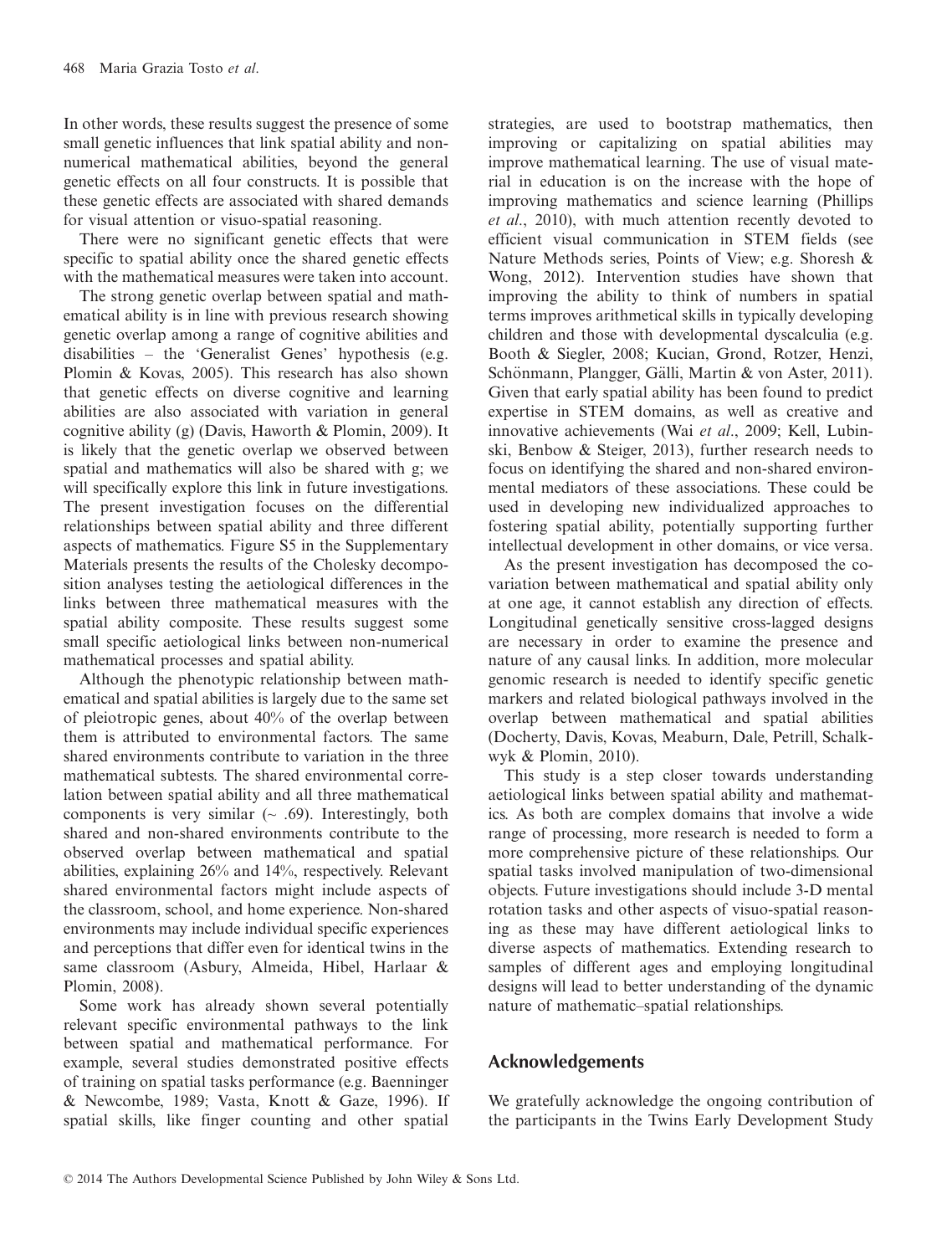(TEDS) and their families. TEDS is supported by a programme grant [G0901245; and previously G0500079] from the UK Medical Research Council; our work on environments and academic achievement is also supported by grants from the US National Institutes of Health [HD044454, HD046167 and HD059215]. CMAH is supported by a British Academy Research Fellowship; OSPD is supported by a Sir Henry Wellcome Fellowship [WT088984]; RP is supported by a European Research Council Advanced Investigator Award [295366]; YK's and SM's research is supported by a grant from the Government of the Russian Federation [11.G34.31.0043].

## References

- Asbury, K., Almeida, D., Hibel, J., Harlaar, N., & Plomin, R. (2008). Clones in the classroom: a daily diary study of the nonshared environmental relationship between monozygotic twin differences in school experience and achievement. Twin Research Human Genetics, 11 (6), 586–595.
- Astur, R.S., Tropp, J., Sava, S., Constable, R.T., & Markus, E.J. (2004). Sex differences and correlations in a virtual Morris water task, a virtual radial arm maze, and mental rotation. Behavioural Brain Research, 151 (1), 103–115.
- Baenninger, M., & Newcombe, N. (1989). The role of experience in spatial test performance: a meta-analysis. Sex Roles, 20 (5–6), 327–344.
- Boker, S., Neale, M., Maes, H., Wilde, M., Spiegel, M., Brick, T., Spies, J., Estabrook, R., Kenny, S., Bates, T., Mehta, P., & Fox, J. (2011). OpenMx: an open source extended structural equation modeling framework. Psychometrika, 76 (2), 306–317.
- Boomsma, D., Busjahn, A., & Peltonen, L. (2002). Classical twin studies and beyond. Nature Reviews Genetics, 3 (11), 872–882.
- Booth, J.L., & Siegler, R.S. (2008). Numerical magnitude representations influence arithmetic learning. Child Development, **79** (4), 1016-1031.
- Casey, M.B., Nuttall, R., Pezaris, E., & Benbow, C.P. (1995). The influence of spatial ability on gender differences in mathematics college entrance test scores across diverse samples. Developmental Psychology, 31 (4), 697–705.
- Davis, O.S., Haworth, C.M., & Plomin, R. (2009). Learning abilities and disabilities: generalist genes in early adolescence. Cognitive Neuropsychiatry, 14 (4–5), 312–331.
- de Hevia, M.D., & Spelke, E.S. (2009). Spontaneous mapping of number and space in adults and young children. Cognition, 110 (2), 198–207.
- Dehaene, S., Bossini, S., & Giraux, P. (1993). The mental representation of parity and number magnitude. Journal of Experimental Psychology: General, 122 (3), 371–396.
- Docherty, S.J., Davis, O.S.P., Kovas, Y., Meaburn, E.L., Dale, P.S., Petrill, S.A., Schalkwyk, L.C., & Plomin, R. (2010). A genome-wide association study identifies multiple loci associated with mathematics ability and disability. Genes, Brain and Behavior, <sup>9</sup> (2), 234–247.
- Geary, D.C. (1995). Reflections of evolution and culture in children's cognition: implications for mathematical development and instruction. American Psychologist, 50 (1), 24–37.
- Halpern, D.F. (2000). Sex differences in cognitive abilities. Hillsdale, NJ: Laurence Erlbaum Associates.
- Haworth, C.M.A., Davis, O.S.P., & Plomin, R. (2013). Twins Early Development Study (TEDS): a genetically sensitive investigation of cognitive and behavioral development from childhood to young adulthood. Twin Research and Human Genetics, 16 (01), 117–125. doi:10. 1017/thg.2012.91
- Haworth, C.M.A., Harlaar, N., Kovas, Y., Davis, O.S.P., Oliver, B.R., Hayiou-Thomas, M.E., Frances, J., Busfield, P., McMillan, A., Dale, P.S., & Plomin, R. (2007). Internet cognitive testing of large samples needed in genetic research. Twin Research and Human Genetics, 10 (4), 554–563.
- Hegarty, M., & Kozhevnikov, M. (1999). Types of visual– spatial representations and mathematical problem solving. Journal of Educational Psychology, 91 (4), 684–689.
- Hubbard, E.M., Piazza, M., Pinel, P., & Dehaene, S. (2005). Interactions between number and space in parietal cortex. Nature Reviews Neuroscience, 6 (6), 435–448.
- Hugdahl, K., Thomsen, T., & Ersland, L. (2006). Sex differences in visuo-spatial processing: an fMRI study of mental rotation. Neuropsychologia, 44 (9), 1575–1583.
- Ito, Y., & Hatta, T. (2004). Spatial structure of quantitative representation of numbers: evidence from the SNARC effect. Memory & Cognition, 32 (4), 662-673.
- Johnson, E.S. (1984). Sex differences in problem solving. Journal of Educational Psychology, 76 (6), 1359-1371.
- Kell, H.J., Lubinski, D., Benbow, C.P., & Steiger, J.H. (2013). Creativity and technical innovation: spatial ability's unique role. Psychological Science, 24, 1831–1836.
- Kucian, K., Grond, U., Rotzer, S., Henzi, B., Schönmann, C., Plangger, F., Gälli, M., Martin, E., & von Aster, M. (2011). Mental number line training in children with developmental dyscalculia. NeuroImage, 57 (3), 782–795.
- Lehmann, E.L. (1975). Nonparametrics: Statistical methods based on ranks. San Francisco, CA: Holden-Day.
- Levine, S.C., Huttenlocher, J., Taylor, A., & Langrock, A. (1999). Early sex differences in spatial skill. Developmental Psychology, 35, 940–949.
- Loehlin, J.C. (1996). The Cholesky approach: a cautionary note. Behavior Genetics, 26, 65–69.
- McGue, M., & Bouchard, T.J. (1984). Adjustment of twin data for the effects of age and sex. Behavior Genetics, 14 (4), 325– 343.
- nferNelson (1994). Mathematics 5–14 series. London: nferNelson Publishing Company.
- nferNelson (1999). Mathematics 5–14 series. London: nferNelson Publishing Company.
- nferNelson (2001). Mathematics 5–14 series. London: nferNelson Publishing Company.
- O'Boyle, M.W., Cunnington, R., Silk, T.J., Vaughan, D., Jackson, G., Syngeniotis, A., & Egan, G.F. (2005). Mathematically gifted male adolescents activate a unique brain